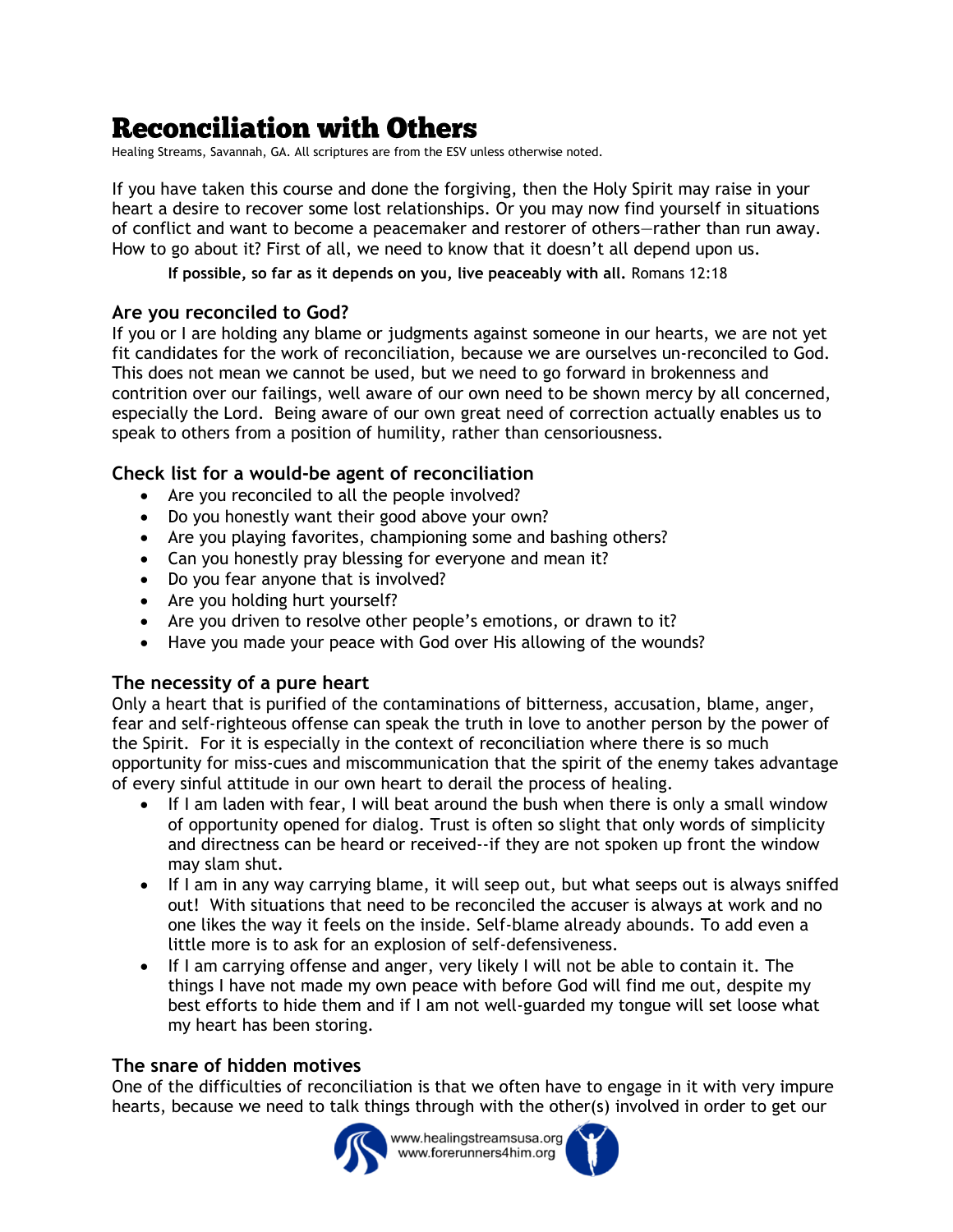own cleansing. This should never be because we think that they owe us something and we want to make them pay. They may have indeed sinned against us, but this is an issue which the Lord says belongs to Him and needs to be settled with Him. We go to another because we need to offer our own apology or because we held back something that really does need to be shared for their sake, not ours. A good rule of thumb is if we just can't wait to tell them what we think we had better wait; if we are reluctant to risk spoiling our relationship with them, it just may be time to move forward. Nevertheless, we would be wise to be aware of the danger of rushing things too quickly to resolution.

Sometimes a rush to resolution presses us to attempt reconciliation with others before we have really come to terms with the underlying issues of our own loss of inner peace. If we cannot live with unresolved situations, it is because we have not yet learned how to make our peace with God—who lives with them all of the time all over the world. We would do well to learn by His example and seek to receive for our self the peace He desires to give in the midst of any conflict, so as to place our self under His sovereign rule, rather than at odds with what He has allowed. The peace of God does not keep us from being involved—it allows us to act with great freedom in very tricky, emotionally laden situations.

# **What is forbidden us**

- It is not allowed to force another's will.
- It is not allowed to condemn, cast blame, accuse or judge.
- It is not allowed to hold hurt or bitterness or anger after the day of injury.
- It is not allowed to bind someone to their sins.
- It is not allowed to sow division and further discord.
- It is not allowed to take justice into our own hands.

## **What is allowed us**

**1) Effective prayer.** We simply must come to the place where we realize that the most powerful thing we can do about situations needing reconciliation is to bring our own hearts in prayer to God. The necessity of getting our hearts restored and cleansed, so that we can be fully trusting and fully obedient to God (the 1<sup>st</sup> commandment) and fully loving of all involved (the  $2<sup>nd</sup>$  commandment) should be reason enough to see the importance of prayer. But with this cleansing comes the transfer of the burden of our heart into God's Hands. This is true spiritual power and one of the keys of the kingdom. When our deepest concerns are translated into genuine praise and thanksgiving, the actual reconciliation is only a matter of time, now eagerly and expectantly awaited. Until then our prayers often have the unrecognized character of a complaint against God's sovereignty. The burden for any wrong is the Lord's who knows exactly why He allowed those very situations which grieve and vex us, and unless we give it to Him, the weight of it will throw our efforts to remedy things out of balance.

**In the days of his flesh, Jesus offered up prayers and supplications, with loud cries and tears, to him who was able to save him from death, and he was heard because of his reverence. Although he was a son, he learned obedience through what he suffered.** Hebrews 5:7-8

**2) Speaking the truth in love.** In my experience people usually say they have tried this and it didn't work, but the reality is that it is by no means easy to accomplish. Nevertheless, learning to do it is a command and not a suggestion of scripture. We have not "grown up" until we master it (Ephesians 4:15). Speaking the truth means speaking the whole truth which is never separated from the truth of God's love and compassion for the person we are at odds with. Speaking the truth means saying what we believe Jesus would want us to say without



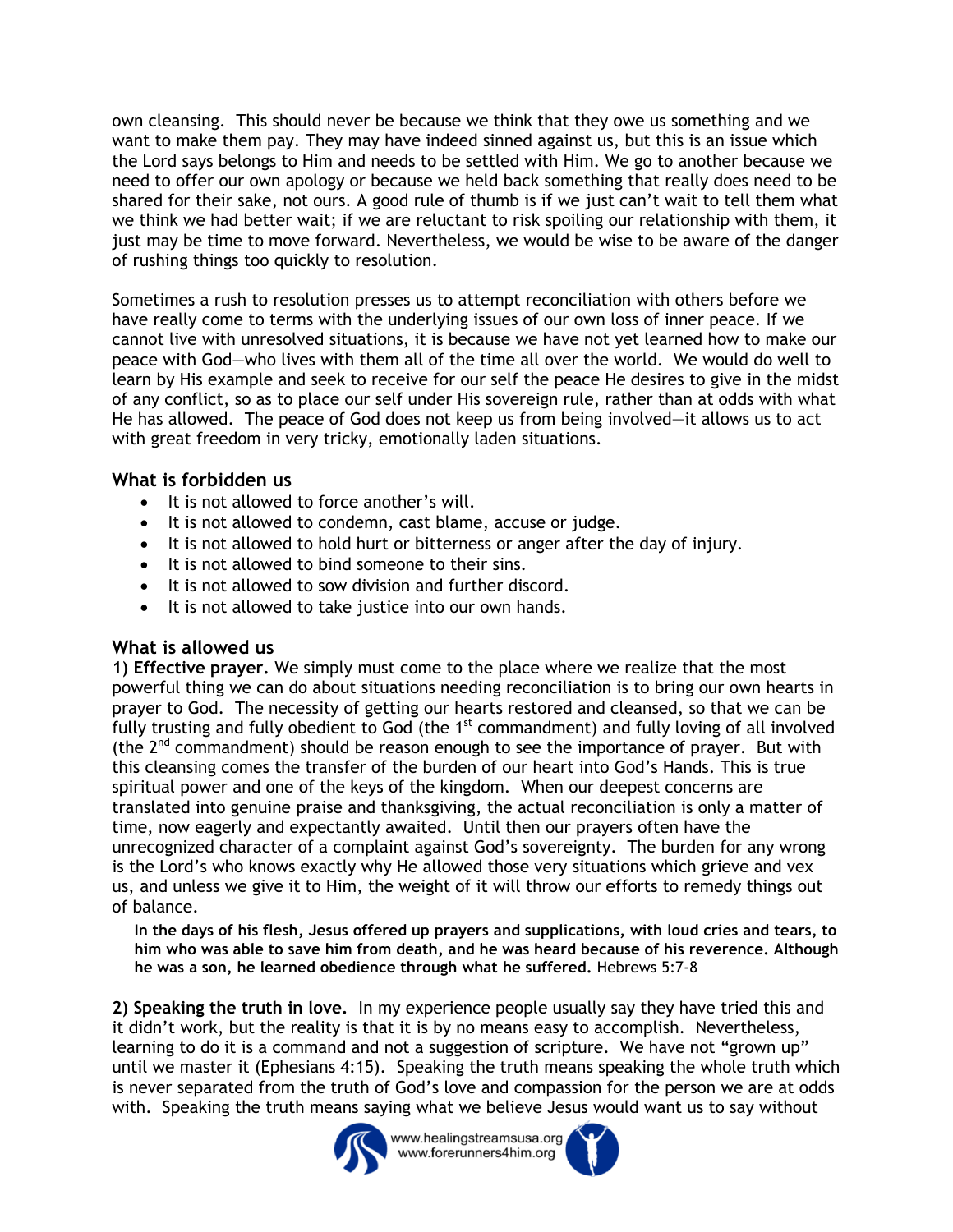fear or favor—and in a way that would honor Him. Speaking it in love means our whole desire in speaking it is to help the other person hear something they may really need to hear for their own sake. The Spirit within us does this all day long. He leaves us free to reproach His inward counsel, neglect it, or even argue with it. Yet, we couldn't bear it if He tried to force truth on us, or badgered us, or condemned us. Ultimately, we listen and turn. Speaking the truth in love actually works to change people—that's why God does it!

**Rather, speaking the truth in love, we are to grow up in every way into him who is the head, into Christ, from whom the whole body, joined and held together by every joint with which it is equipped, when each part is working properly, makes the body grow so that it builds itself up in love.** Ephesians 4:15-16

**3) Sharing the hurt of our heart.** This also is divinely powerful. Did you know that the Spirit of God not only speaks the truth in love inside of us daily, He also grieves at times within us as a way of calling us back to our right mind? So, likewise we are allowed to express our grief and pain to one another as a way of eliciting change. When we see how what we have said or done has actually hurt someone in ways we never intended or comprehended, we begin to change. The tricky part is to share our heart without dumping our negative emotions on the other person. If they sense blame or accusation very likely their walls will go up and their defenses will keep them from hearing our pain or seeing and taking responsibility for their part in it. Yet, it is just as much a hindrance to reconciliation to pull back from letting our hurt be known, either because we don't want to be hurt again or because we have misguided sympathy for the other person and don't want to "burden" them with our pain. Because Nathan wisely opened David's heart first to feel the pain and injustice of a wrong done by a certain "man," David was finally able to see his own sin in the light of the harm he himself had done.

**Then David's anger was greatly kindled against the man, and he said to Nathan, "As the Lord lives, the man who has done this deserves to die, and he shall restore the lamb fourfold, because he did this thing, and because he had no pity." Nathan said to David, "You are the man!**  2 Samuel 12:5-7

**4) Loving unconditionally.** If we imagine that this in any way comes naturally to us, then Jesus died in vain. Through faith in His death and resurrection, God has given us a new heart and a new spirit so that we can learn to live and love as He does. The sad truth is that by nature our love is selfish and self-centered, so much so that the perfect love of the Father is genuinely hard for us to understand, even though we experience it and believe in it. We spend our Christian lives trying to figure out why He loves us so much, even though we "know" that unconditional love is a gift that has nothing to do with the recipient and everything to do with the One who unstintingly pours out such an overflow of love. Accordingly, unconditional love is highly attractive. It is so completely foreign to our usual experience that it always works to arrest the attention of the one receiving such undeserved care and affection. That is why it is written that love never fails—this love can break through hardened hearts and minds like nothing else. But all lesser forms of love can and do fail, since love that is not truly unconditional is mingled with the selfish desires of our fallen nature.

**Love is patient and is kind; love doesn't envy. Love doesn't brag, is not proud, doesn't behave itself inappropriately, doesn't seek its own way, is not provoked, takes no account of evil; doesn't rejoice in unrighteousness, but rejoices with the truth; bears all things, believes all things, hopes all things, endures all things. Love never fails.** 1 Corinthians 13:4-8 WEB

**5) Living sacrificially**. Dying to self and embracing the cross for the sake of how God will use our submission to Him and obedience to Him for the sake of the one who is wounding us is the

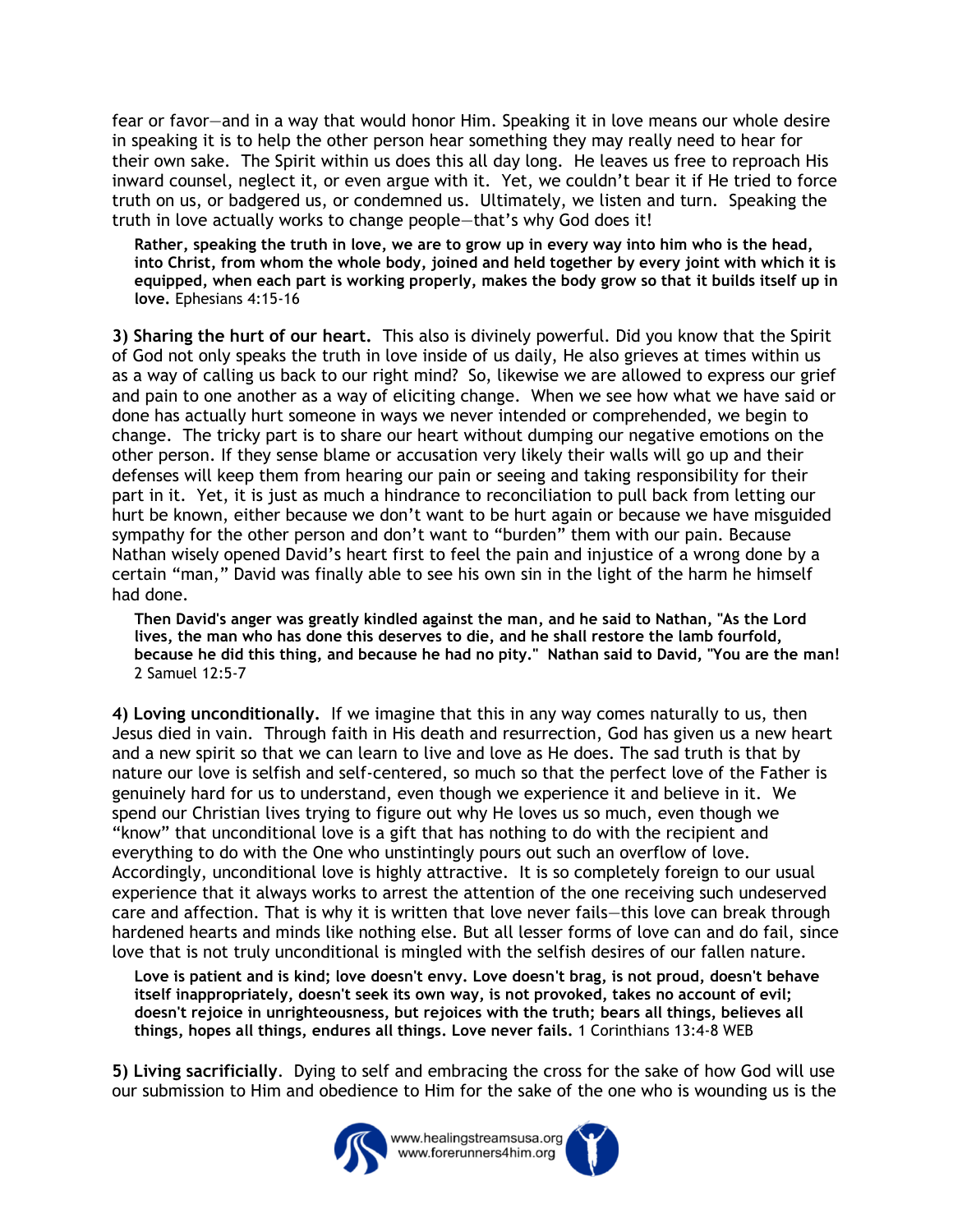most radically effective way to position our self before God for change. Again Jesus would not have led the way if it were not effective.

**And he said to all, "If anyone would come after me, let him deny himself and take up his cross daily and follow me. For whoever would save his life will lose it, but whoever loses his life for my sake will save it.** Luke 9:23-24

#### **Love's desire**

To pray effectively, to be able to speak the truth in love, to kindly disclose the hurt of one's own heart, to love unconditionally and to be willing to live sacrificially bring us into true Christ-likeness, a goal that is the heart desire of all true Christians. But we didn't want to become Christ like through such wounds and battles! Still it remains true that by patient perseverance we receive what is promised for God is a rewarder of those who diligently seek Him (Hebrews 11:6). To accept these constraints is to enter into the glorious liberty of the sons of God to pursue Love's desire to seek and save those who are lost and to be positioned to act and speak in such a way that the un-reconciled ones may be enabled to hear what they need to hear so that, if it is possible for them at that time, they can give a right response to God through us.

#### **Dealing with a root of bitterness**

Most of the emotional hurt and pain people carry beyond the day of injury is self-inflicted and self-sustained. This is not our normal way of seeing it, but the Bible has a different perspective. If I hurt you, regardless of how I hurt you (whether it came out of my sin or out of my obedience to Christ), you are given one day to deal with the hurt and anger. Once you let the sun go down on your anger, it becomes your sin. You then become the one responsible for holding on to your own pain to your own continual hurt.

**Therefore, putting away falsehood, speak truth each one with his neighbor. For we are members one of another. "Be angry, and don't sin." Don't let the sun go down on your wrath, neither give place to the devil.** Ephesians 4:25-27 WEB

I am required to repent to God and to seek to make amends with you (if it was indeed my sin originally) and to seek reconciliation in any event. But your peace and painlessness do not at all depend on me. Whatever is in your heart is under your sovereignty entirely and you are responsible for it before God to bring it to Him. He wants to restore you to His peace regardless of what I do or don't do. This ensures that no one's interior life can ever be controlled by the actions or inactions of another. This is very good news for those who want to live continually in the peace of Christ. Nothing and no one can ever do anything to separate us from the love of God or the peace He gives to those who are willing to put their trust in Him and forgive as He requires.

Does this leave us defenseless—with no recourse to change those who hurt or offend us? By no means. But it does mean that if we want to be agents of reconciliation we have to understand God's justice system. The person bound by bitterness over pain and offense is not an innocent victim (see Matthew 18:21-35). Our place is to have compassion for them, to show them sympathy and understanding, and to seek to help them be delivered from that snare of the enemy by which they have become bound.

**Strive for peace with everyone, and for the holiness without which no one will see the Lord. See to it that no one fails to obtain the grace of God; that no "root of bitterness" springs up and causes trouble, and by it many become defiled.** Hebrews 12:14-15